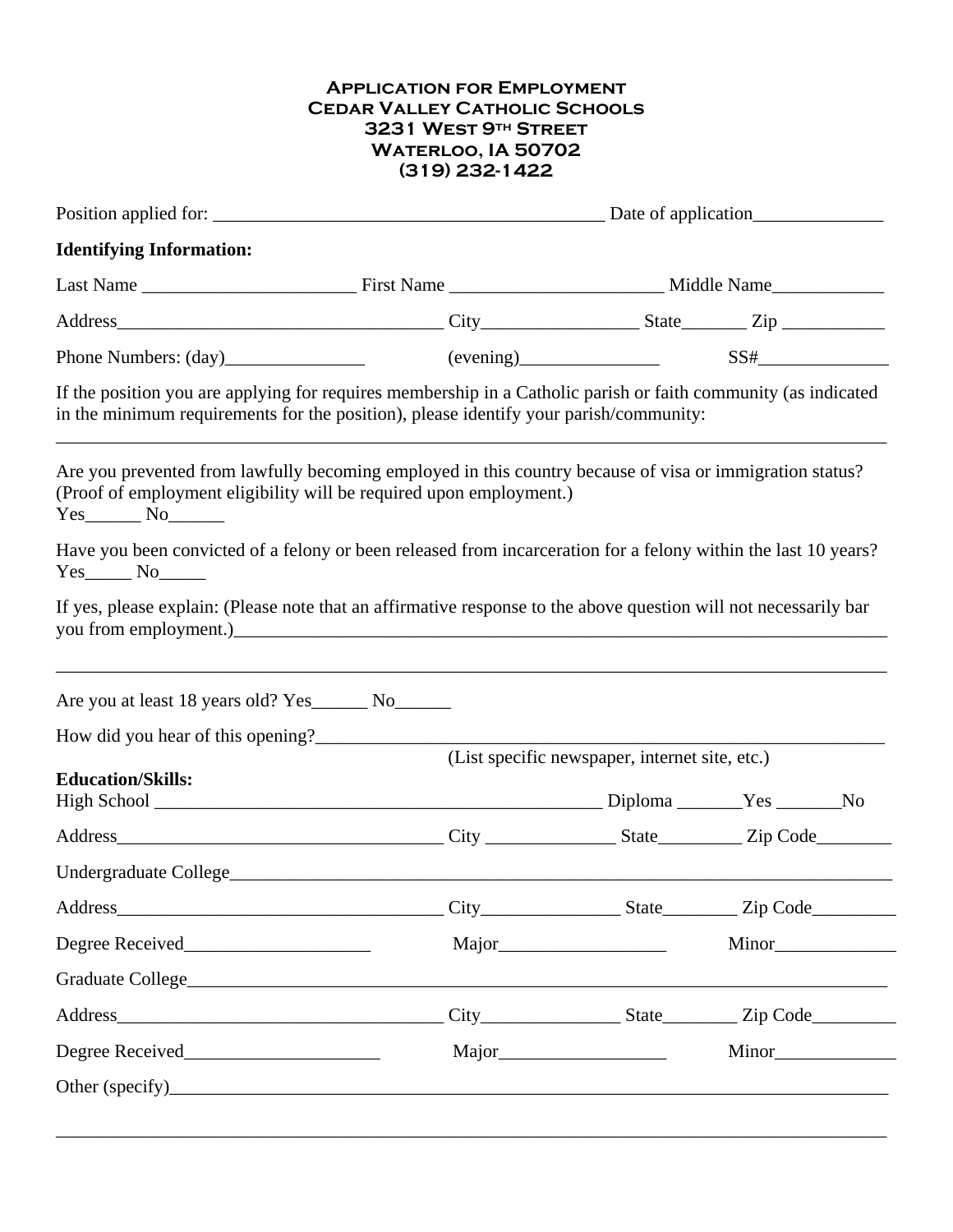## **We are an equal opportunity employer and fully comply with the Americans with Disabilities Act. Accommodations for persons with disabilities will be provided unless the accommodation would place an undue hardship on the employer. Persons needing accommodation should notify the Parish/School.**

## **Work Experience:**

*Please list name, address, and phone number of previous employment, military, or volunteer experience with most recent experience first.* 

|                    |                                          |                                         | <b>Example 1</b> Part Time paid |  |
|--------------------|------------------------------------------|-----------------------------------------|---------------------------------|--|
|                    | Current/Ending salary___________________ |                                         |                                 |  |
|                    |                                          |                                         |                                 |  |
|                    |                                          |                                         |                                 |  |
|                    |                                          |                                         |                                 |  |
|                    |                                          |                                         |                                 |  |
|                    |                                          |                                         |                                 |  |
|                    |                                          |                                         |                                 |  |
|                    |                                          |                                         |                                 |  |
|                    |                                          |                                         |                                 |  |
|                    |                                          |                                         |                                 |  |
|                    |                                          |                                         |                                 |  |
|                    |                                          |                                         |                                 |  |
|                    |                                          |                                         |                                 |  |
|                    |                                          | Duties and responsibilities of position |                                 |  |
|                    |                                          |                                         |                                 |  |
| Reason for Leaving |                                          |                                         |                                 |  |
|                    |                                          |                                         |                                 |  |
|                    |                                          |                                         |                                 |  |
|                    |                                          |                                         |                                 |  |
|                    |                                          |                                         |                                 |  |
|                    |                                          |                                         |                                 |  |
|                    |                                          |                                         |                                 |  |